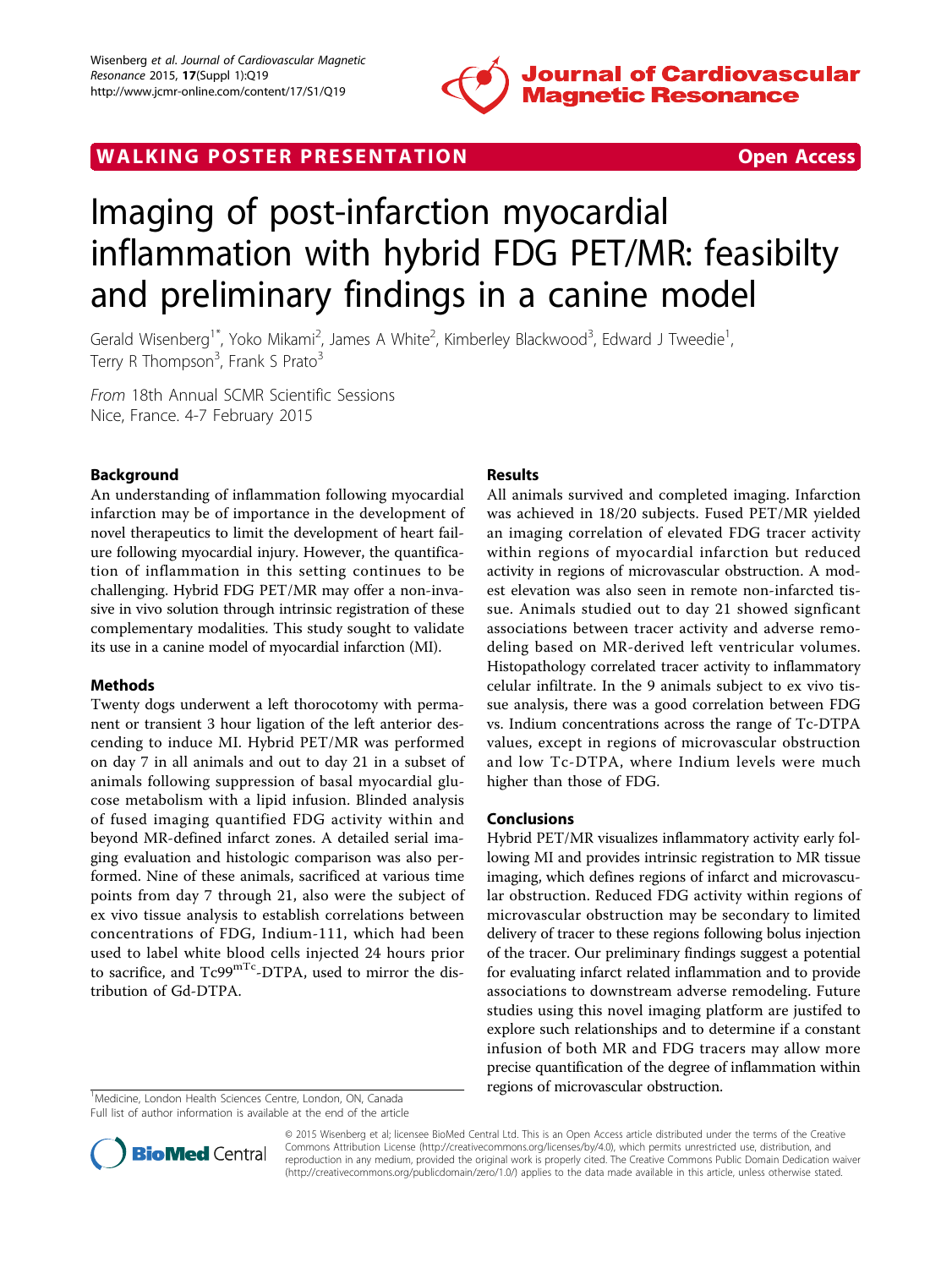

Figure 1 Post mortem PET/MRI images obtained 14 days after a three hour LAD occlusion followed by reperfusion. The late enhanced MR image (left) demonstrates an antero-apical subendocardial infarct. The non-transmural endocardial infarction showed no evidence of microvascular obstruction assessed from the in vivo LGE 3-D data set, consistent with visual inspection of the post mortem LGE images. Enhanced FDG activity is seen within the infarct region (centre-PET image alone right-fused PET/MR). The regression of <sup>111</sup>ln with <sup>18</sup>F was strong  $(R^{2} = 0.724)$  and the slope significantly positive (0.0257 ± 0.0017, p<0.0001).



Figure 2 Post-mortem PET/MRI images from subject with permanent LAD occlusion imaged 7 days post MI. The images demonsrate both enhanced Gd-DTPA and FDG uptake surrounding a large central zone of microvascular obstruction (MO), suggesting minimal inflammatory cell activity in that region. However, analysis of the ex vivo tissue demonstrates a dissociation between Indium and FDG concentrations in tissue obtained from the MO zone. In some samples, Indium levels were up to 7 times higher, suggesting penetration of the labeled white blood cells injected 24 hours earlier, but minimal FDG following a single bolus injection. Therefore, FDG imaging may signficantly underestimate the degree and extent of inflammatory cell activity in the setting of MO.